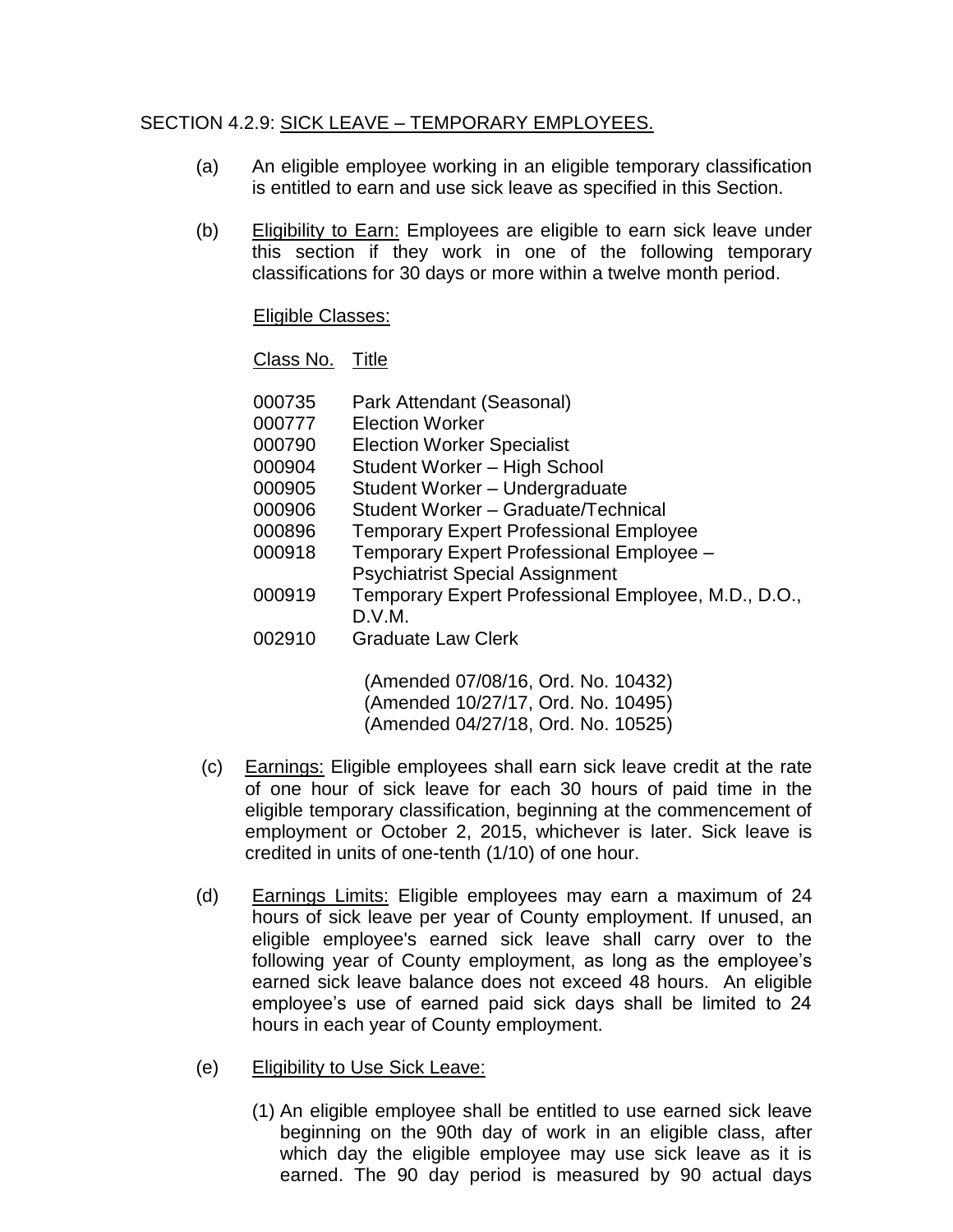worked. Any amount of time spent working on a day counts as one day toward the 90-day employment period.

## -276a-

- (2) An eligible employee may use sick leave as an excused, paid absence for all or part of a previously scheduled work day. An eligible employee may not use sick leave for days on which they are not scheduled to work.
- (f) Cancellation of Sick Leave Credits. An eligible employee's sick leave credits shall be canceled upon separation or movement to a classification not eligible to earn or use sick leave under this Section.
- (g) Request for Sick Leave.
	- (1) If the need for paid sick leave is foreseeable, the eligible employee shall provide reasonable advance notification. If the need for paid sick leave is unforeseeable, the eligible employee shall provide notice of the need for the leave as soon as practicable.
	- (2) The County may require eligible employees to provide documentation substantiating the facts justifying the use of sick leave hereunder, to the extent permitted by California law. This requirement does not limit or affect any laws guaranteeing the privacy of health information or information related to domestic violence, sexual assault, or stalking, regarding an eligible employee or an eligible employee's family member. That information will be treated as confidential and not disclosed to any person except to the affected eligible employee, or as required by law.

(Added 10/02/15, Ord. No. 10391)

## SECTION 4.2.9: PERSONAL LEAVE DAY.

(Added 09/23/88, Ord. No. 7526) (Repealed 07/27/90, Ord. No. 7777) (Added 02/08/91, Ord. No. 7851) (Repealed 01/18/08, Ord. No. 9912)